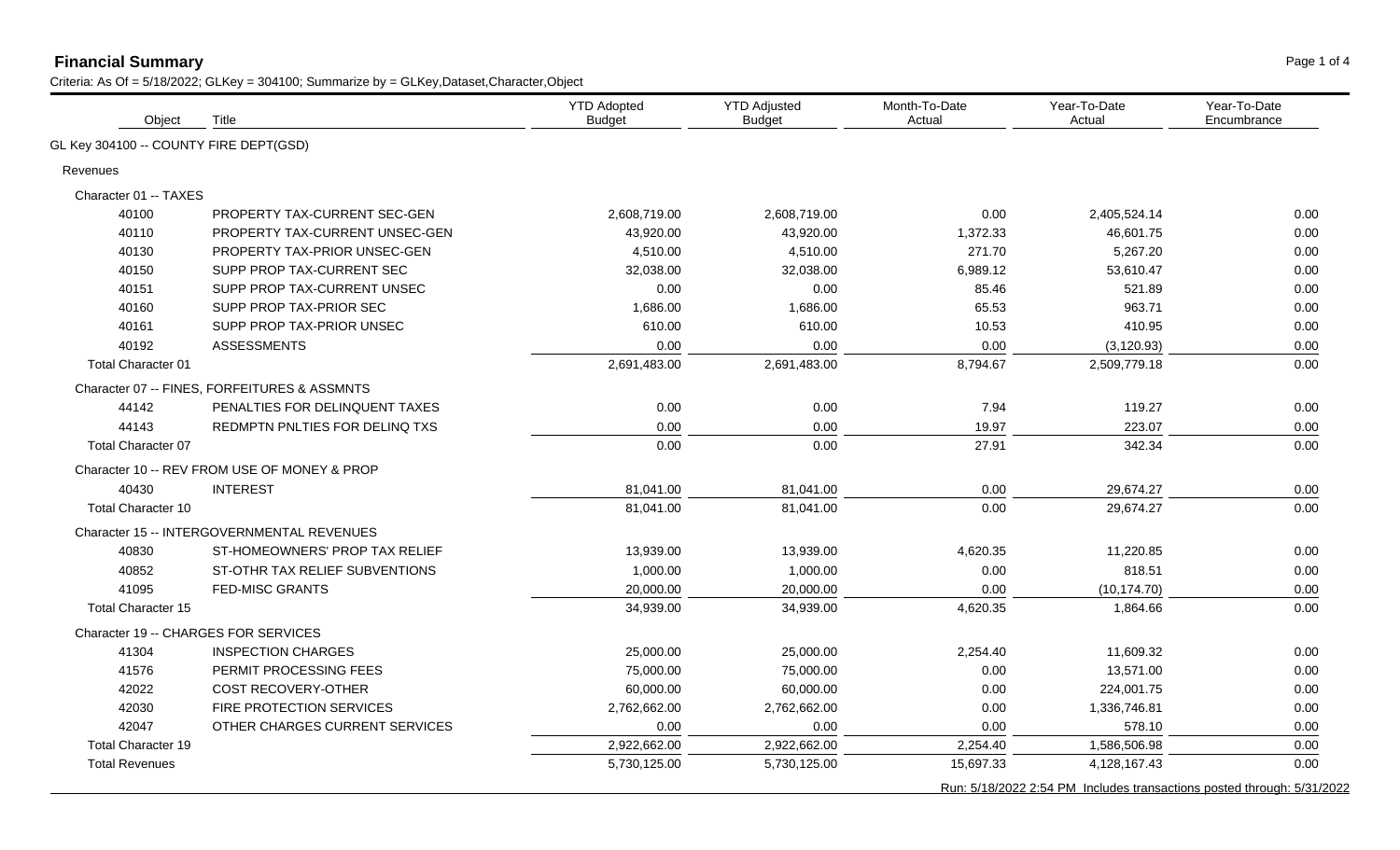## **Financial Summary** Page 2 of 4

| Object                                 | Title                                       | <b>YTD Adopted</b><br><b>Budget</b> | <b>YTD Adjusted</b><br><b>Budget</b> | Month-To-Date<br>Actual | Year-To-Date<br>Actual | Year-To-Date<br>Encumbrance                                            |
|----------------------------------------|---------------------------------------------|-------------------------------------|--------------------------------------|-------------------------|------------------------|------------------------------------------------------------------------|
| GL Key 304100 -- COUNTY FIRE DEPT(GSD) |                                             |                                     |                                      |                         |                        |                                                                        |
| Expenditures                           |                                             |                                     |                                      |                         |                        |                                                                        |
|                                        | Character 50 -- SALARIES AND EMPLOYEE BENEF |                                     |                                      |                         |                        |                                                                        |
| 51000                                  | REGULAR PAY-PERMANENT                       | 0.00                                | 0.00                                 | 520.15                  | 520.15                 | 0.00                                                                   |
| 51010                                  | REGULAR PAY-EXTRA HELP                      | 102,500.00                          | 102,500.00                           | 0.00                    | 50,207.05              | 0.00                                                                   |
| 51040                                  | DIFFERENTIAL PAY                            | 0.00                                | 0.00                                 | 26.01                   | 26.01                  | 0.00                                                                   |
| 52010                                  | <b>OASDI-SOCIAL SECURITY</b>                | 0.00                                | 0.00                                 | 40.61                   | 40.61                  | 0.00                                                                   |
| 52015                                  | <b>PERS</b>                                 | 0.00                                | 0.00                                 | 150.19                  | 150.19                 | 0.00                                                                   |
| 53010                                  | <b>EMPLOYEE INSURANCE &amp; BENEFITS</b>    | 0.00                                | 0.00                                 | 65.87                   | 65.87                  | 0.00                                                                   |
| 54010                                  | <b>WORKERS COMPENSATION INSURANCE</b>       | 72,013.00                           | 72,013.00                            | 0.00                    | 46,957.00              | 0.00                                                                   |
| <b>Total Character 50</b>              |                                             | 174,513.00                          | 174,513.00                           | 802.83                  | 97,966.88              | 0.00                                                                   |
|                                        | Character 60 -- SERVICES AND SUPPLIES       |                                     |                                      |                         |                        |                                                                        |
| 61110                                  | <b>CLOTHING &amp; PERSONAL SUPPLIES</b>     | 86,210.00                           | 126,210.00                           | 1,751.94                | 28,324.00              | 58,605.35                                                              |
| 61215                                  | <b>RADIO</b>                                | 20,000.00                           | 20,000.00                            | 0.00                    | 6,623.38               | 2,750.13                                                               |
| 61221                                  | TELEPHONE-NON TELECOM 1099                  | 46,000.00                           | 46,000.00                            | 128.09                  | (9,691.12)             | 0.00                                                                   |
| 61425                                  | OTHER HOUSEHOLD EXP-SERVICES                | 6,250.00                            | 6,250.00                             | 0.00                    | 1,788.78               | 8,887.54                                                               |
| 61535                                  | <b>OTHER INSURANCE</b>                      | 56,165.00                           | 56,165.00                            | 0.00                    | 41,958.59              | 0.00                                                                   |
| 61720                                  | <b>MAINT-MOBILE EQUIPMENT-SERV</b>          | 185,000.00                          | 185,000.00                           | 15,967.95               | 114,528.49             | 22,571.79                                                              |
| 61845                                  | MAINT-STRUCT/IMPS/GRDS-OTH-SRV              | 152,720.00                          | 154,720.00                           | 5,973.18                | 23,856.32              | 35,135.89                                                              |
| 61920                                  | MEDICAL, DENTAL & LAB SUPPLIES              | 67,875.00                           | 73,875.00                            | 266.15                  | 32,640.07              | 13,570.19                                                              |
| 62020                                  | <b>MEMBERSHIPS</b>                          | 2,825.00                            | 2,825.00                             | 0.00                    | 300.00                 | 0.00                                                                   |
| 62214                                  | <b>DUPLICATING SERVICES</b>                 | 200.00                              | 200.00                               | 0.00                    | 0.00                   | 0.00                                                                   |
| 62219                                  | PC SOFTWARE PURCHASES                       | 55,428.00                           | 55,428.00                            | 0.00                    | 22,244.70              | 864.00                                                                 |
| 62221                                  | <b>POSTAGE</b>                              | 50.00                               | 50.00                                | 0.00                    | (0.67)                 | 0.00                                                                   |
| 62222                                  | SUBSCRIPTIONS/PERIODICALS                   | 50.00                               | 50.00                                | 0.00                    | 0.00                   | 0.00                                                                   |
| 62223                                  | <b>SUPPLIES</b>                             | 19,000.00                           | 19,000.00                            | 0.00                    | 5,492.86               | 3,021.68                                                               |
| 62226                                  | <b>INVENTORIABLE ITEMS &lt;5000</b>         | 726,433.00                          | 753,433.00                           | 0.00                    | 652,552.76             | 31,264.56                                                              |
| 62301                                  | ACCOUNTING AND AUDITING FEES                | 28,359.00                           | 28,359.00                            | 0.00                    | 17,793.00              | 0.00                                                                   |
| 62325                                  | DATA PROCESSING SERVICES                    | 13,839.00                           | 13,839.00                            | 0.00                    | 16,227.20              | 0.00                                                                   |
| 62365                                  | MANAGEMENT SERVICES                         | 0.00                                | 0.00                                 | 0.00                    | 2,382.61               | 0.00                                                                   |
| 62366                                  | <b>MEDICAL SERVICES</b>                     | 43,877.00                           | 43,877.00                            | 0.00                    | 4,407.00               | 21,305.00                                                              |
| 62381                                  | <b>PROF &amp; SPECIAL SERV-OTHER</b>        | 5,504,534.00                        | 5,544,534.00                         | 315.00                  | 1,347,838.23           | 3,757,455.86                                                           |
| 62420                                  | <b>LEGAL NOTICES</b>                        | 800.00                              | 800.00                               | 0.00                    | 595.20                 | 0.00                                                                   |
|                                        |                                             |                                     |                                      |                         |                        | Run: 5/18/2022 2:54 PM Includes transactions posted through: 5/31/2022 |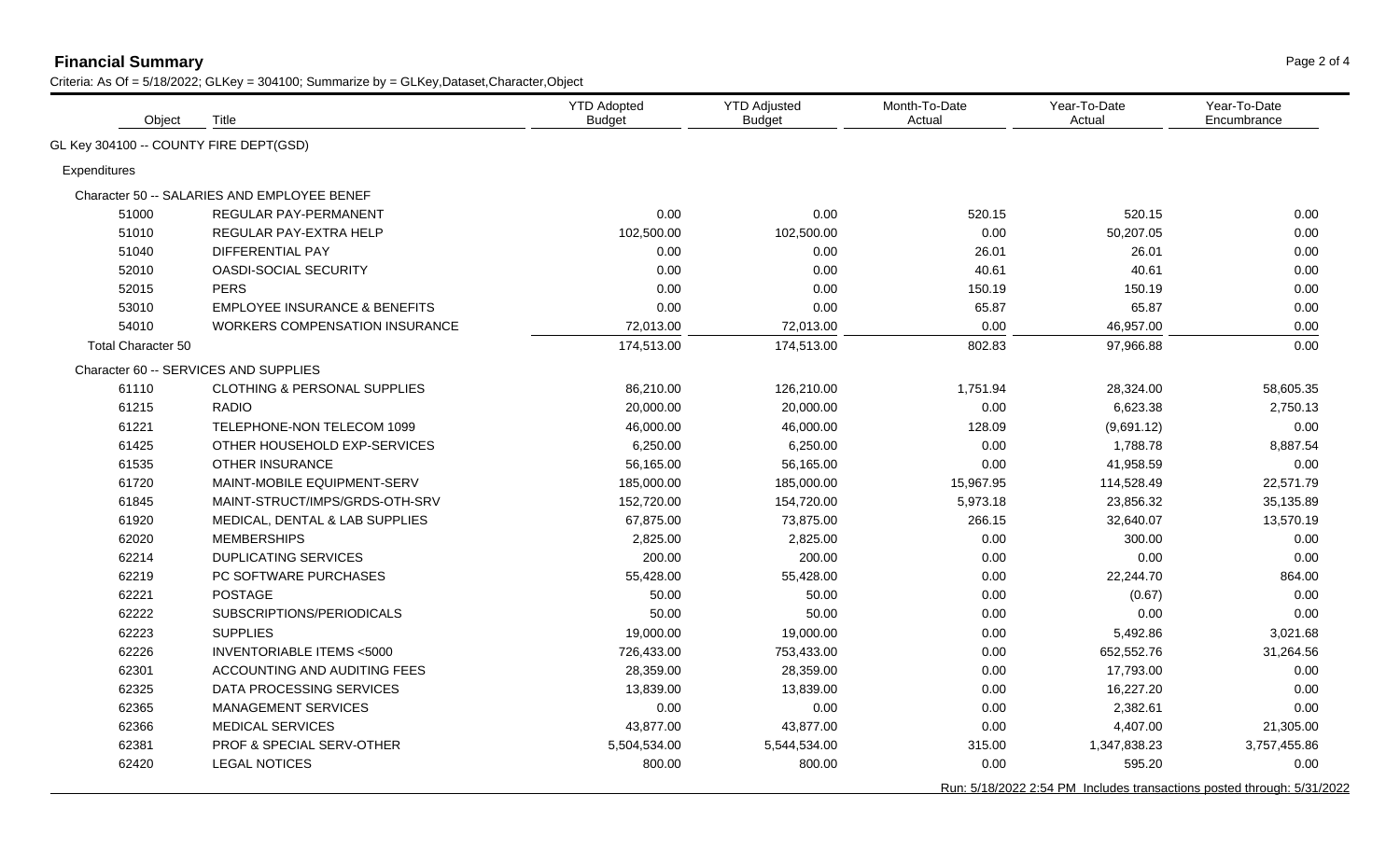## **Financial Summary** Page 3 of 4

| Object                                 | Title                                     | <b>YTD Adopted</b><br><b>Budget</b> | <b>YTD Adjusted</b><br><b>Budget</b> | Month-To-Date<br>Actual | Year-To-Date<br>Actual | Year-To-Date<br>Encumbrance |
|----------------------------------------|-------------------------------------------|-------------------------------------|--------------------------------------|-------------------------|------------------------|-----------------------------|
| GL Key 304100 -- COUNTY FIRE DEPT(GSD) |                                           |                                     |                                      |                         |                        |                             |
| Expenditures                           |                                           |                                     |                                      |                         |                        |                             |
|                                        | Character 60 -- SERVICES AND SUPPLIES     |                                     |                                      |                         |                        |                             |
| 62715                                  | <b>SMALL TOOLS &amp; INSTRUMENTS</b>      | 415,398.00                          | 415,398.00                           | 0.00                    | 58,547.37              | 89,361.49                   |
| 62855                                  | <b>MANAGEMENT CHARGES</b>                 | 36,356.00                           | 36,356.00                            | 0.00                    | 0.00                   | 0.00                        |
| 62856                                  | SPECIAL MISC EXPENSE-SERVICES             | 46,250.00                           | 46,250.00                            | 0.00                    | 8,877.99               | 4,822.01                    |
| 62888                                  | SPEC DIST EXP-SERVICES                    | 195,723.00                          | 195,723.00                           | 3,347.10                | 49,155.22              | 3,654.90                    |
| 62890                                  | <b>SUBSCRIPTIONS BOOKS &amp; ED MATER</b> | 4,930.00                            | 4,930.00                             | 0.00                    | 56.36                  | 0.00                        |
| 62914                                  | <b>EDUCATION &amp; TRAINING(REPT)</b>     | 66,410.00                           | 66,410.00                            | 194.68                  | 7,616.76               | 0.00                        |
| 62920                                  | GAS, OIL, FUEL                            | 11,500.00                           | 11,500.00                            | 0.00                    | 6,696.45               | 0.00                        |
| 62935                                  | SERVICE CENTER CHARGES                    | 13,300.00                           | 13,300.00                            | 5,825.79                | 13,263.26              | 0.00                        |
| 62936                                  | SERVICE CENTER REPLCMT INCRMNT            | 600.00                              | 600.00                               | 0.00                    | 0.00                   | 0.00                        |
| 62937                                  | SERVICE CENTER DEPREC CHG                 | 5,172.00                            | 5,172.00                             | 0.00                    | 0.00                   | 0.00                        |
| 63070                                  | <b>UTILITIES</b>                          | 23,300.00                           | 23,300.00                            | 482.60                  | 24,900.64              | 0.00                        |
| Total Character 60                     |                                           | 7,834,554.00                        | 7,949,554.00                         | 34,252.48               | 2,478,975.45           | 4,053,270.39                |
| Character 70 -- OTHER CHARGES          |                                           |                                     |                                      |                         |                        |                             |
| 74850                                  | <b>TAXES AND LICENSES</b>                 | 10.00                               | 10.00                                | 0.00                    | 59.50                  | 0.00                        |
| 75230                                  | CONTRIB TO OTHER AGENCIES-OTH             | 34,000.00                           | 34,000.00                            | 0.00                    | 33,701.00              | 0.00                        |
| 75315                                  | COUNTY OVERHEAD A87/CP                    | 80,016.00                           | 80,016.00                            | 0.00                    | 80,020.00              | 0.00                        |
| Total Character 70                     |                                           | 114,026.00                          | 114,026.00                           | 0.00                    | 113,780.50             | 0.00                        |
| Character 80 -- FIXED ASSETS           |                                           |                                     |                                      |                         |                        |                             |
| 86110                                  | <b>BUILDINGS AND IMPROVEMENTS</b>         | 292,820.00                          | 292,820.00                           | 27,746.15               | 155,627.90             | 122,417.95                  |
| 86204                                  | <b>EQUIPMENT</b>                          | 286,710.00                          | 286,710.00                           | 0.00                    | 112,987.29             | 9,056.43                    |
| 86209                                  | MOBILE EQUIPMENT                          | 3,241,527.00                        | 3,255,527.00                         | 0.00                    | 10,441.08              | 2,828,948.87                |
| <b>Total Character 80</b>              |                                           | 3,821,057.00                        | 3,835,057.00                         | 27,746.15               | 279,056.27             | 2,960,423.25                |
|                                        | Character 95 -- INTRAFUND TRANSFERS       |                                     |                                      |                         |                        |                             |
| 95225                                  | INTRA-FUND TRF IN-OTHER                   | (1,329,669.00)                      | (1,329,669.00)                       | 0.00                    | 0.00                   | 0.00                        |
| <b>Total Character 95</b>              |                                           | (1,329,669.00)                      | (1,329,669.00)                       | 0.00                    | 0.00                   | 0.00                        |